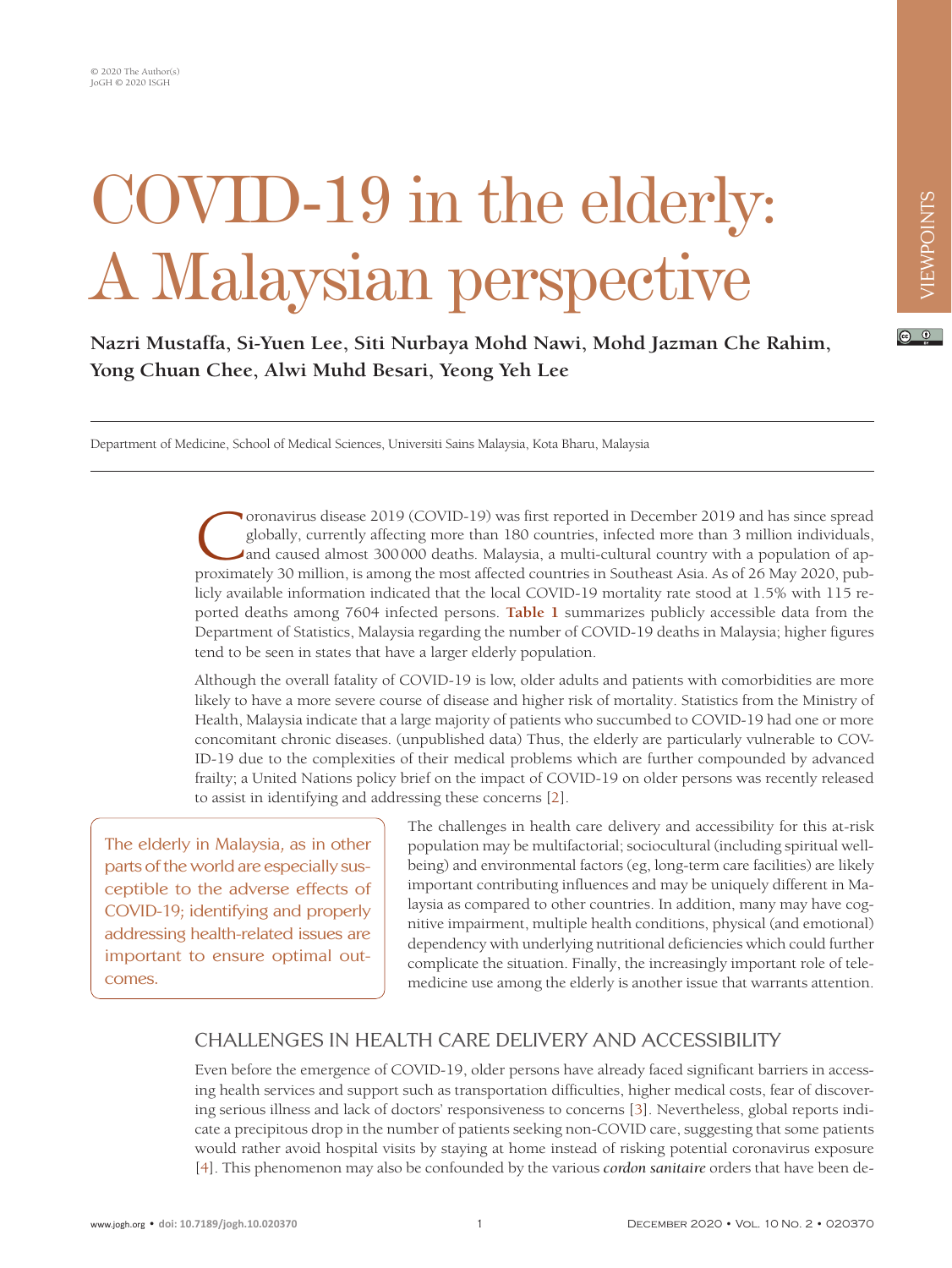<span id="page-1-0"></span>

| Table 1. Malaysian COVID-19 statistics, according to state (as |  |
|----------------------------------------------------------------|--|
| of 26 May 2020) [1]                                            |  |

| <b>STATE</b>    | Confirmed<br><b>CASES, N</b> | <b>DEATHS. N</b> | <b>POPULATION (IN)</b><br>THOUSANDS), N | <b>POPULATION <math>65+</math></b><br>(IN THOUSANDS), N |
|-----------------|------------------------------|------------------|-----------------------------------------|---------------------------------------------------------|
| Selangor        | 1838                         | 22               | 6715.6                                  | 401.3                                                   |
| Johor           | 671                          | 19               | 3926.5                                  | 292.2                                                   |
| Perak           | 255                          | 6                | 2611.6                                  | 274.9                                                   |
| Sarawak         | 549                          | 17               | 2907.5                                  | 227.1                                                   |
| Kedah           | 95                           | 1                | 2267.5                                  | 191.6                                                   |
| Penang          | 121                          | 1                | 1806.5                                  | 184.6                                                   |
| Sabah           | 316                          | $\overline{4}$   | 4047.0                                  | 172.8                                                   |
| FT Kuala Lumpur | 1378                         | 17               | 1910.7                                  | 137.9                                                   |
| Pahang          | 344                          | 7                | 1750.1                                  | 131.7                                                   |
| Kelantan        | 156                          | 3                | 1959.7                                  | 127.7                                                   |
| Negeri Sembilan | 793                          | 8                | 1162.6                                  | 95.8                                                    |
| Melaka          | 216                          | 5                | 960.5                                   | 92.2                                                    |
| Terengganu      | 111                          | 1                | 1294.1                                  | 83.4                                                    |
| Perlis          | 18                           | 2                | 264.7                                   | 23.1                                                    |
| FT Labuan       | 16                           | $\Omega$         | 103.1                                   | 4.8                                                     |
| FT Putrajaya    | 93                           | 1                | 94.6                                    | 1.7                                                     |

FT Kuala Lumpur – Federal Territory of Kuala Lumpur, FT Labuan – Federal Territory of Labuan, FT Putrajaya – Federal Territory of Putrajaya (Federal Territory of Kuala Lumpur is located within the state of Selangor)

\*Source: Publicly accessible data provided by the Department of Statistics, Malaysia [\[1\]](#page-3-6).

clared by governments, which aim to contain the spread of the disease by limiting public movement. In Malaysia, the application of the Movement Control Order (MCO) has been used to keep residents indoors, leading to considerable concern regarding diagnosis and treatment delays that could adversely impact patient outcomes. These movement restrictions as well as limited transportation options may further exacerbate ongoing health care delivery and accessibility issues.

### CHALLENGES IN LONG-TERM CARE **SETTINGS**

Residents in long term care are more susceptible to severe illness with COVID-19 owing to their generally frailer condition and the burden of chronic diseases [5]. Currently there has been no report of local COVID-19 outbreaks in Malaysian long-term care facilities; however, given that the majority of them are concentrated in larger cities where active cases of COVID-19 are detected, significant concern of outbreaks is still warranted.

The model of long-term care in Malaysia may be different as compared to developed countries. Some facilities are

managed by the government whilst others are privately run. Most offer dormitory-type sleeping arrangements ranging from 2-6 beds per dormitory; many are largely supported by donations. Well-known issues such as a shortage of adequately trained staff, limited funding and resources raise concerns regarding the ability to contain an outbreak if this were to happen. In response, the Malaysian Society of Geriatric Medicine has published interim recommendations regarding the COVID-19 pandemic that provide guidelines to reduce risk of outbreaks eg, by suspending group activities, restricting visitors, practicing frequent hand hygiene, implementing temperature checks on staff, and designating isolation areas for suspected COVID-19 cases. Guidance is also provided with regards to in- and out-bound patient transfers at these facilities [[6\]](#page-3-3).

#### PSYCHOLOGICAL AND SPIRITUAL WELL-BEING

Although the implementation of telemedicine is limited by many factors, significant potential exists in integrating such services into current healthcare systems.

Subjective well-being (SWB) is a parameter used to assess the psychological well-being, life satisfaction, global happiness, and quality of life of a target population. Previous experiences in countries such as Hong Kong which had faced both the 2003 Severe Acute Respiratory Syndrome (SARS) and the 2009 influenza A virus subtype H1N1 epidemics found that the majority of older persons there maintained a stable overall SWB despite the outbreaks. This was attributed to successful targeted community outreach programs that assisted with coping, a high psychological resilience coupled with an

existing strong culture of neighborhood bonding and communal living among the elderly. However, lower SWB was seen amongst the elderly who lived in high-incidence outbreak districts, specifically among those of a female gender, with a lower education level or being unemployed [\[7\]](#page-3-4). In Malaysia, factors that are associated with poor SWB scores among the elderly are an increasing age, being of female gender or unmarried, having morbidities or being in poverty [\[8](#page-3-5)].

In Malaysia many of the elderly persons would have been admitted to nursing homes after being abandoned at hospitals, whilst some were often brought in after being found on the streets. These elderly residents would be likely to have poor baseline SWB due to the multiple factors that were mentioned earlier such as poor health, advanced age and being in poverty. Although the overall effect of the pandemic on the SWB of Malaysian nursing home residents is yet to be known, it is still important for us to consider its implications as this could heavily impact the well-being of this vulnerable population.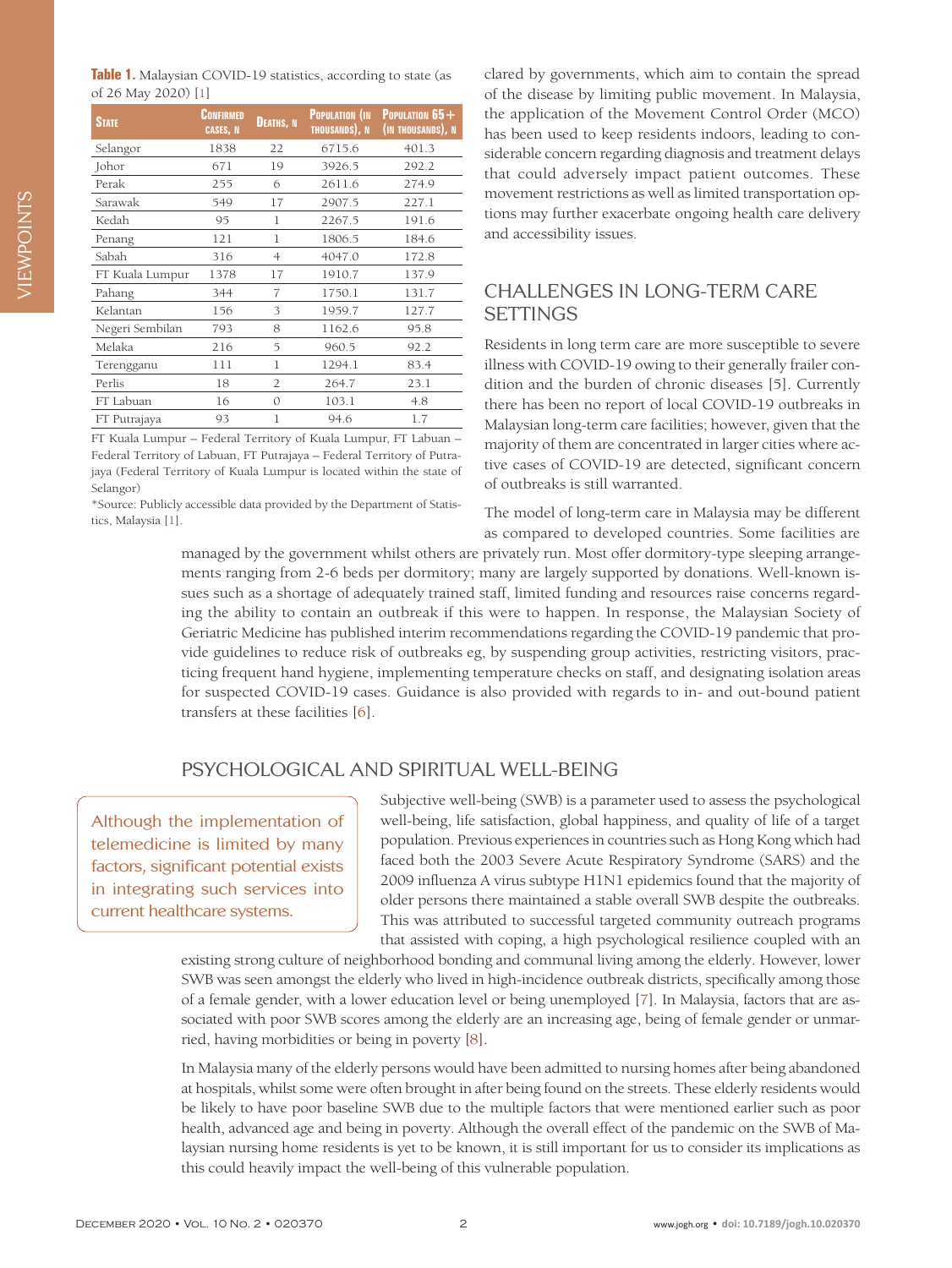

**Photo: From the collection of Siti Nurbaya Mohd Nawi, used with permission.**

#### NUTRITIONAL CHALLENGES

In Malaysia, limited personal mobility following the application of social distancing orders may lead to a new set of problems. With an advancing age there is also the risk of having one or more co-morbidities; prior to the COVID-19 pandemic the presence of multiple chronic diseases were already recognised as being associated with an increased risk as well as prevalence of malnutrition that could lead to more severe consequences [\[9\]](#page-3-7). Thus, there is a need to ensure that this group of patients receive adequate nutritional support whilst being confined to their residences.

The European Society for Clinical Nutrition and Metabolism (ESPEN) for example, has provided an official statement and practical guidance regarding this matter [\[10](#page-3-8)]. Essentially, the statement highlights the importance of recognising and treating nutritional deficits of those with COVID-19, an issue which is imperative when considered within the context of treating elderly patients with multiple co-morbidities.

### MOVING FORWARD: CHALLENGES IN ADOPTION OF TELEMEDICINE SERVICES

During the COVID-19 outbreak, telemedicine has emerged as an important tool for the management of communicable and non-communicable diseases among the elderly. Audio

and/or virtual platforms could be set up using telephones, smartphones and webcam-enabled computers, allowing physicians to provide consultation services that address the home health care needs of older patients, as well as providing effective pre-hospital screening for early symptoms and signs of COVID-19.

Nonetheless, implementing telemedicine services among the elderly is not without its challenges; most countries lack a regulatory framework to authorize, integrate and reimburse telemedicine services in outbreak and emergency situations [\[11\]](#page-3-6). Although telemedicine is an integral part of Malaysian health care planning it has not however, been fully implemented within the public health service. As it is, several state general hospitals and designated hospitals for COVID-19 have started to offer public telemedicine services. For example, the Geriatric Unit of Sungai Buloh Hospital, an infectious disease centre for treating COVID-19 has provided virtual clinics during this pandemic.

Several other issues may also negatively impact the use of telemedicine among older patients. Some consultations require physical examination that cannot be done remotely, whilst others may need further diagnostic assessments. It is important that health care providers highlight the limitations of telemedicine and inform their clients of alternative methods. Nevertheless, it is believed that the rapid scale-up of telemedicine use during the COVID-19 pandemic will have long-term implications for access to primary, specialty and subspecialty care among older persons. With an increasing number of health providers and practices being equipped with the infrastructure needed to provide telemedicine services, this will likely continue to be offered on a routine basis beyond the pandemic.

#### **CONCLUSION**

There are numerous challenges which are being faced by the elderly in Malaysia. Even though the issues that have been highlighted may not be completely unique to the local population, the current COVID-19 pandemic has exacerbated previous concerns regarding this particularly vulnerable group of society. Appropriate health delivery within the context of social distancing, maintaining well-being whilst in longterm health care facilities, psychological and spiritual welfare, and nutritional matters are all important points that are applicable globally as well as within a more local Malaysian context. Finally, planning for the future there is a need to leverage further on telehealth/telemedicine services in order to optimise health delivery and availability.